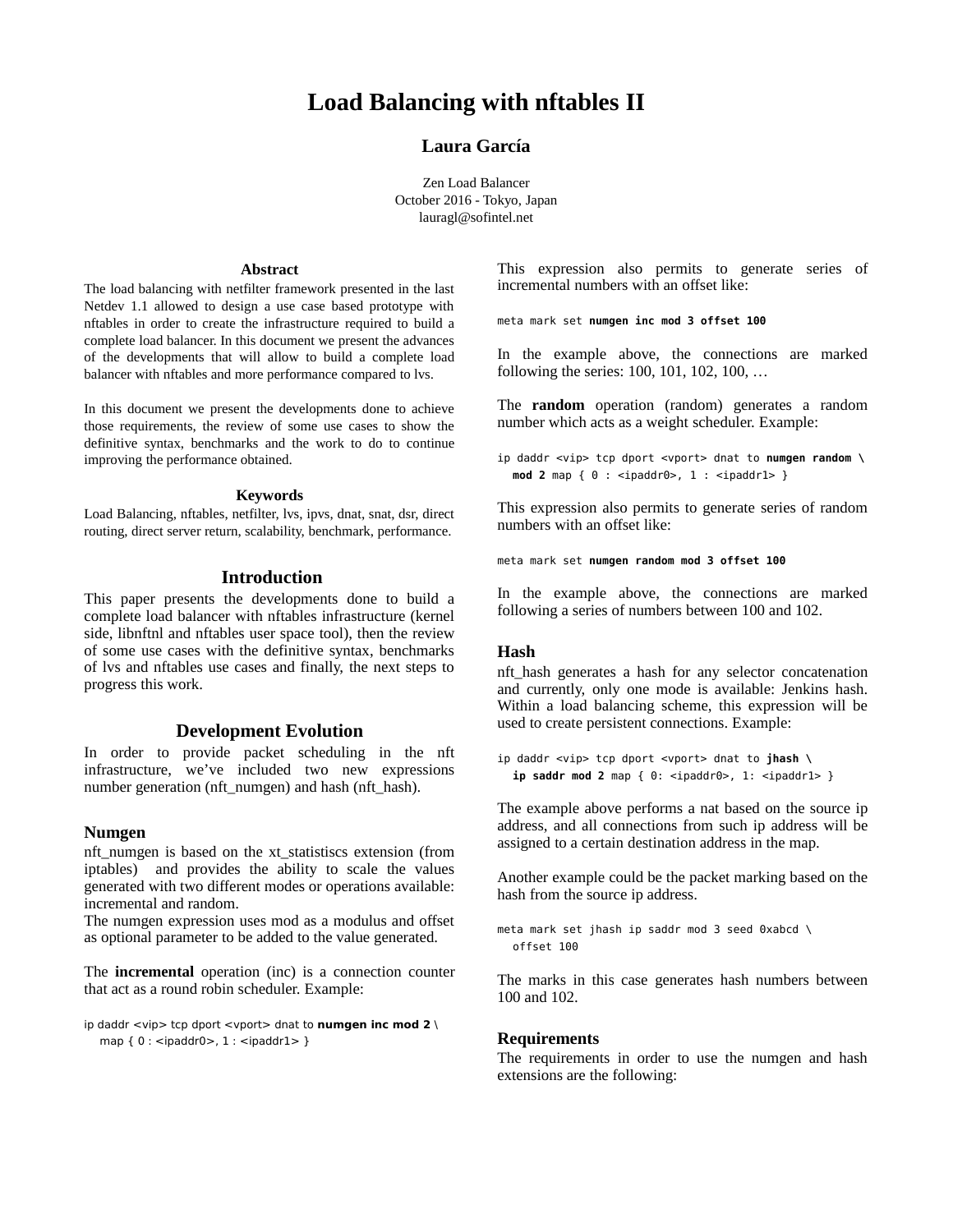- kernel version  $> = 4.8.0$ -rc4+ (nf-next branch at the time of writing this paper)
- libnftnl  $> 1.0.6$
- nftables  $\ge$  0.7 (not yet released at the time of writing this paper)

## **Use Cases Review**

In this section we present the definitive syntax to be used in nftables for every use case studied.

### **sNAT Topology**

The sNAT topology requires 4 steps to complete a flow, where the client connects to a certain virtual IP and port and then, the load balancer changes the source and destination ip addresses to the scheduled backend.

The backend then returns the response to the load balancer and the load balancer to the client masquerading the connection.



Figure 1. Load balancing with sNAT Topology.

The nft syntax to be able to behave as sNAT load balancer is the following:

```
table ip nat {
  chain prerouting {
   type nat hook prerouting priority 0; policy accept;
  ip daddr <ip_lb> tcp dport <port_lb> dnat to \
   numgen inc mod 3 map { \
   0 : <ip_bck0>, \
    1 : <ip bck1>, \
    2 : <ip bck2> }
  }
  chain postrouting {
   type nat hook postrouting priority 100; policy accept;
  masquerade
 }
}
```
The packets in prerouting stage going to a certain virtual ip and port will be natted using a round robin scheduler between the three available backends. Finally, the postrouting chain needs to perform a masquerade in order to hide the backends ip addresses to the client.

## **dNAT Topology**

In the case of dNAT topology, 4 step packet flow will take in place. The client access to the virtual ip and port, and the output packet from the load balancer changes the destination address so the backend is able to see the real ip address from the client.



Figure 2. Load balancing with dNAT Topology.

The nft syntax to be able to behave as dNAT load balancer is the following:

```
table ip nat {
  chain prerouting {
   type nat hook prerouting priority 0; policy accept;
  ip daddr <ip_lb> tcp dport <port_lb> dnat to \
    numgen random mod 3 map { \
    0 : <ip_bck0>, \
    1 : <ip_bck1>, \
    2 : <ip bck2> }
  }
  chain postrouting {
   type nat hook postrouting priority 100; policy accept;
 }
}
```
The dNAT case implementation in nftables is quite similar than sNAT, only the masquerade should be discarded from the postrouting chain. Create the chain postrouting

In the example above, the numgen expression will use a random operation to create a weighted scheduler among the backend ip addresses.

## **DSR Topology (non connection oriented)**

The DSR topology requires 3 steps to complete a flow, where the client connects to a certain virtual IP and port and then, the load balancer changes the source and destination MAC addresses to the scheduled backend.

The backend then returns the response to the client directly, so this approach permits only the incoming packets to pass through the load balancer at L3 level.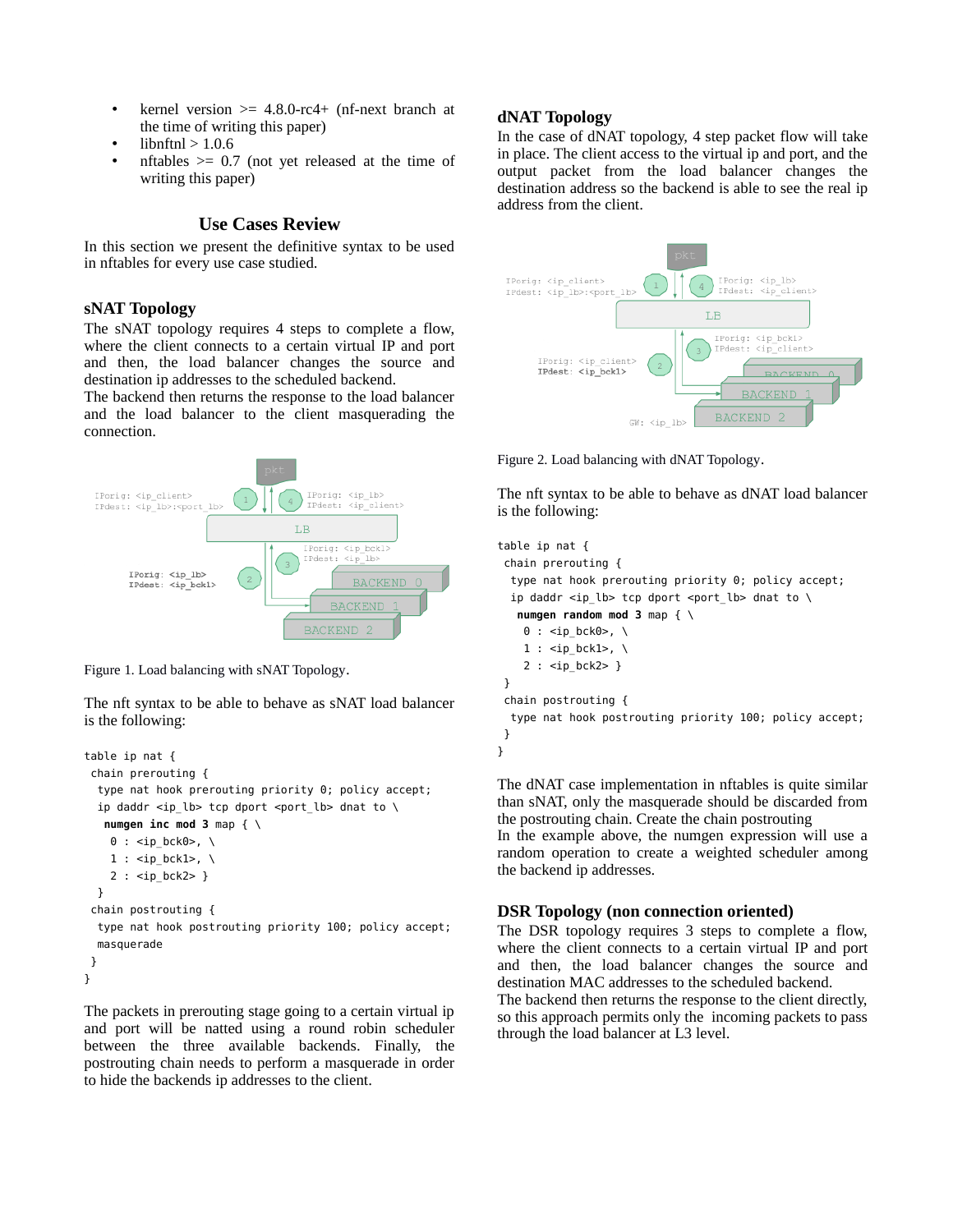In this case, as the flow is not connection oriented, the load balancer doesn't need to gather connections knowledge and only it take cares about packets.



Figure 3. Load balancing with DSR Topology.

The nft syntax to be able to behave as DSR non-connection oriented load balancer is the following:

```
table netdev filter {
 chain ingress {
  type filter hook ingress device <if_lb> \
    priority 0; policy accept;
  ip daddr <ip_lb> udp dport <port_lb> \
   ether saddr set <mac lb> \
    ether daddr set numgen inc mod 3 \
    map { \
    0: <mac_bck0>, \
    1: <mac_bck1>, \
    2: \leq mac bck2> } \
   fwd to \langleif_lb>
 }
}
```
We can achieve this architecture from ingress with just one rule in order to set the source and destination MAC addresses for every packet with a round robin scheduling method to distribute the packets traffic and then, send to the device again.

## **DSR Topology (connection oriented)**

For DSR topology with connection oriented approach needs the behavior presented in the section above but requires to add additional knowledge to maintain every flow in the assigned backend. There is no conntrack information that we can use from ingress.

Then, for this approach we propose to take advantage of the hash expression in order to generate a kind of persistence with the concatenation of source IP address and source port.

The nft syntax to be able to behave as DSR connection oriented load balancer is the following:

```
table netdev filter {
  chain ingress {
  type filter hook ingress device \langleif lb> \rangle priority 0; policy accept;
  ip daddr <ip lb> tcp dport <port lb> \
   ether saddr set <mac_lb> \
    ether daddr set \
    jhash ip saddr . tcp sport mod 3 seed 0xabcd \
   map { \setminus0: <mac_bck0>, \
    1: <mac_bck1>, \setminus 2: <mac_bck2> } \
   fwd to <if_lb>
  }
}
```
Same behavior than the non-oriented approach but it's proposed to use a hashing function instead of using incremental numgen for two reasons: create a traffic distribution and maintain a persistence for every flow.

## **Benchmarks**

It's presented some benchmarks to know the state of the load balancing with nftables approach and to compare the performance with LVS that is being used as a reference.

## **Lab Environment**

The lab environment used for these benchmarks are the following:

- 1. Hardware:
	- 2 clients, 3 backends & 1 LB
	- 2 cores (3.33 GHz each) i5 660 with 2 threads/core, 4GB RAM @1333 MHz
	- 2 Intel Gigabit Network 82578DM & 82574L per machine
- 2. Software:
	- Kernel version 4.8.0-rc4+ branch nf-next
	- System tuning considerations from József paper
	- HTTP protocol transferring 229 bytes per connection (client wrk/server nginx)
- 3. Considerations:
	- Both IPv4  $\&$  IPv6<br>• LB was never sat
		- LB was never saturated during a test of 30 seconds
		- LVS performance used as a reference

## **IPv4 Benchmarks**

During the IPv4 benchmarking we obtained similar performance between LVS-SNAT than NFT-SNAT, but NFT-DNAT performs better as the masquerade is not required.